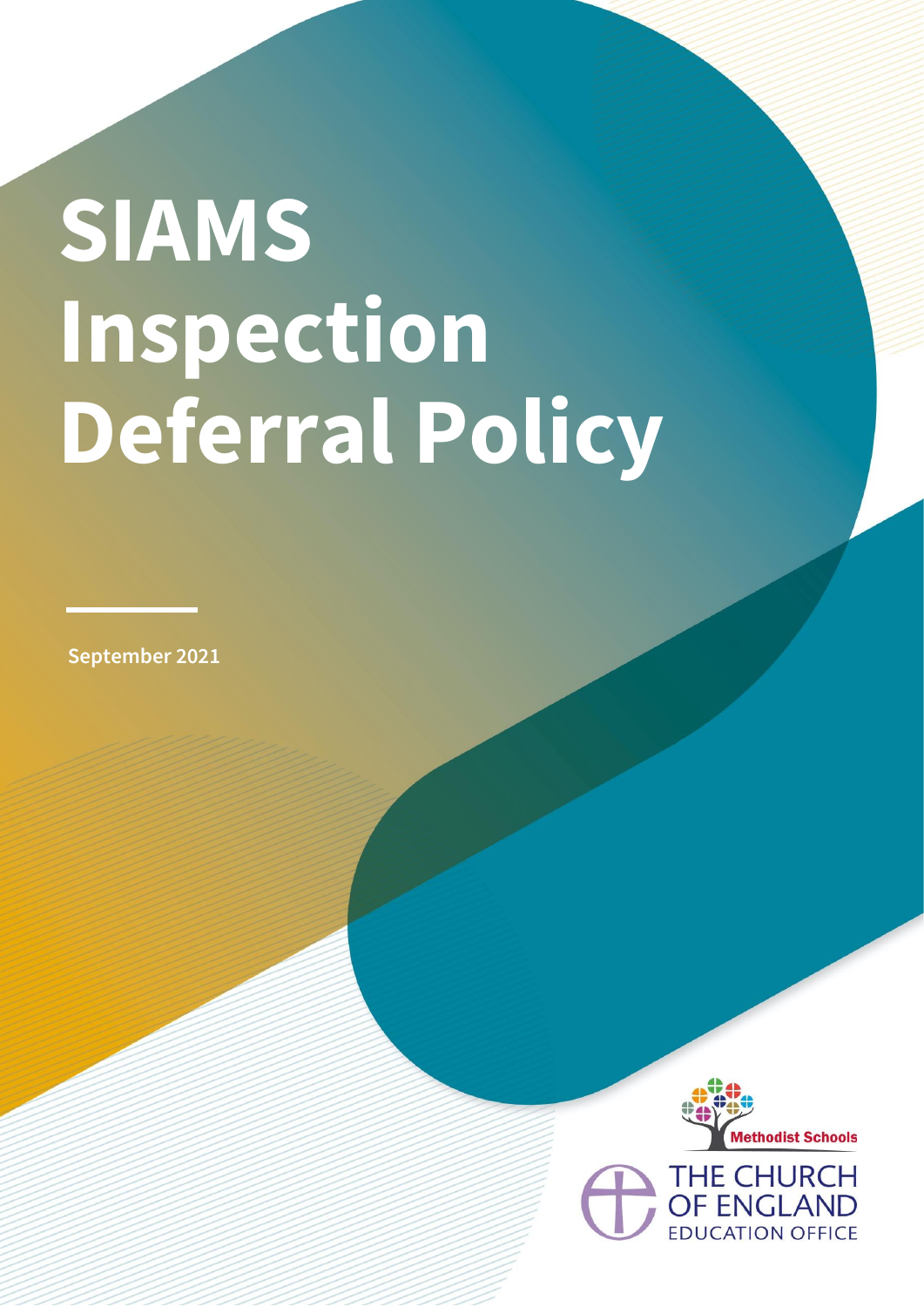

## **SIAMS Inspection Deferral Policy**

## **INTRODUCTION**

- 1. There may be a small number of cases in which exceptional circumstances or concerns in a school warrant consideration of a delayed inspection. Delayed inspections are categorised either as 'Adjustments' or as 'Deferrals' as set out below.
- 2. The purpose of this document is to outline the procedure by which a school may request a delayed inspection in accordance with the protocol agreement between the National Society and the Department for Education (DfE).
- 3. Adjustments and Deferrals can only be approved by the National Director of SIAMS.

## **1. MOVING AN INSPECTION**

- 1.1. There are two ways of moving an inspection:
	- 1.1.1. Adjustment
		- a) An adjustment is moving an inspection from one term to another term in the same academic year.
		- b) Adjustments can be managed by the National Director of SIAMS with no requirement to seek DfE approval.
	- 1.1.2. Deferral
		- a) A deferral means moving an inspection from one academic year to another.
		- b) Deferrals require DfE approval and are therefore more complex.
- 1.2. SIAMS inspections will only be adjusted or deferred in the following exceptional circumstances:
	- 1.2.1. The school has very recently experienced a major incident, such as a fatal accident involving a member of staff or pupil.
	- 1.2.2. The headteacher or a member of the school's senior leadership team is the subject of a current police investigation which would be compromised by an inspection of the school.
	- 1.2.3. The school is closed to all pupils, for example, due to an Inset day, adverse weather conditions, or COVID-19, for at least half of the period for which the inspection has been scheduled.
	- 1.2.4. At least three quarters of the pupils will not be at school for example, due to a school trip, cases of COVID-19, or a religious festival, for at least half of the period for which the inspection has been scheduled.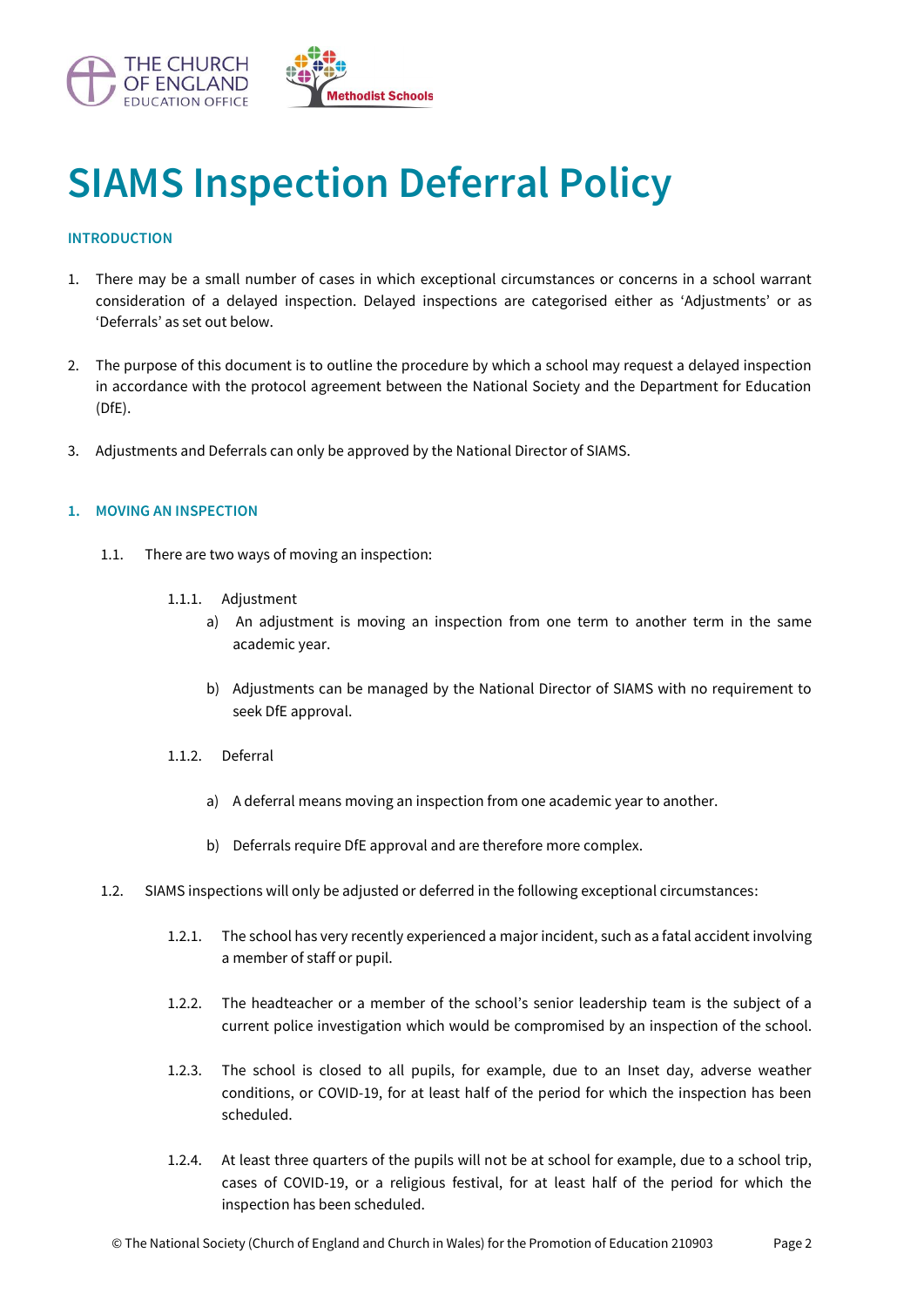

- 1.2.5. Cases of COVID-19 are widespread and would compromise the health and safety of the inspector and/or members of the school community. It should be noted that interviews and discussions can take place via an online platform to avoid the need for face-to-face meetings. See separate COVID-19 SIAMS Protocol, which can be found on the Education pages of [the Church of England website.](https://www.churchofengland.org/about/education-and-schools/church-schools-and-academies/siams-inspections)
- 1.2.6. The school is shortly due to close/cease operation.
- 1.2.7. Other exceptional circumstances which, in the judgement of the National Director of SIAMS, justify a delay to the scheduled date of the inspection.
- 1.3. A request to delay an inspection (either an adjustment or a deferral) should be in the form of an email from the headteacher to the SIAMS Management and Training Officer (via email: [siams@churchofengland.org\)](mailto:siams@churchofengland.org), for the attention of the National Director of SIAMS.
- 1.4. They should set out the reasons for the request (see list above) and refer to all relevant evidence that the National Director will need to make a decision.
- 1.5. The request should be made immediately on the day that the school receives notification of their inspection date or as early as possible in response to unexpected events.
- 1.6. Applications to adjust or defer an inspection on the following grounds will not be accepted.
	- 1.6.1. The headteacher is expected to be out of school on the day of the inspection.
	- 1.6.2. Members of the school team are not available/working on the date of the inspection.
	- 1.6.3. There has been an unfavourable recent inspection judgement made by Ofsted.
	- 1.6.4. There are difficult relations between the governing body and the senior leadership team.
	- 1.6.5. There is a clergy vacancy in the parish.
	- 1.6.6. The school wants more time to improve in order to secure the best judgement.
	- 1.6.7. There is an imminent change of leadership.
	- 1.6.8. The school is due to become an academy (unless a conversion date is immediately imminent).
- 1.7. On occasion, a school's SIAMS and Ofsted inspections will be scheduled on the same day, or there may be a no-notice Ofsted inspection once the SIAMS inspection has begun. In such a situation it is possible for both inspections to take place concurrently.
- 1.8. However, if the headteacher feels that this would place too much pressure on the school staff, governors, or pupils, the SIAMS inspection will be rearranged.